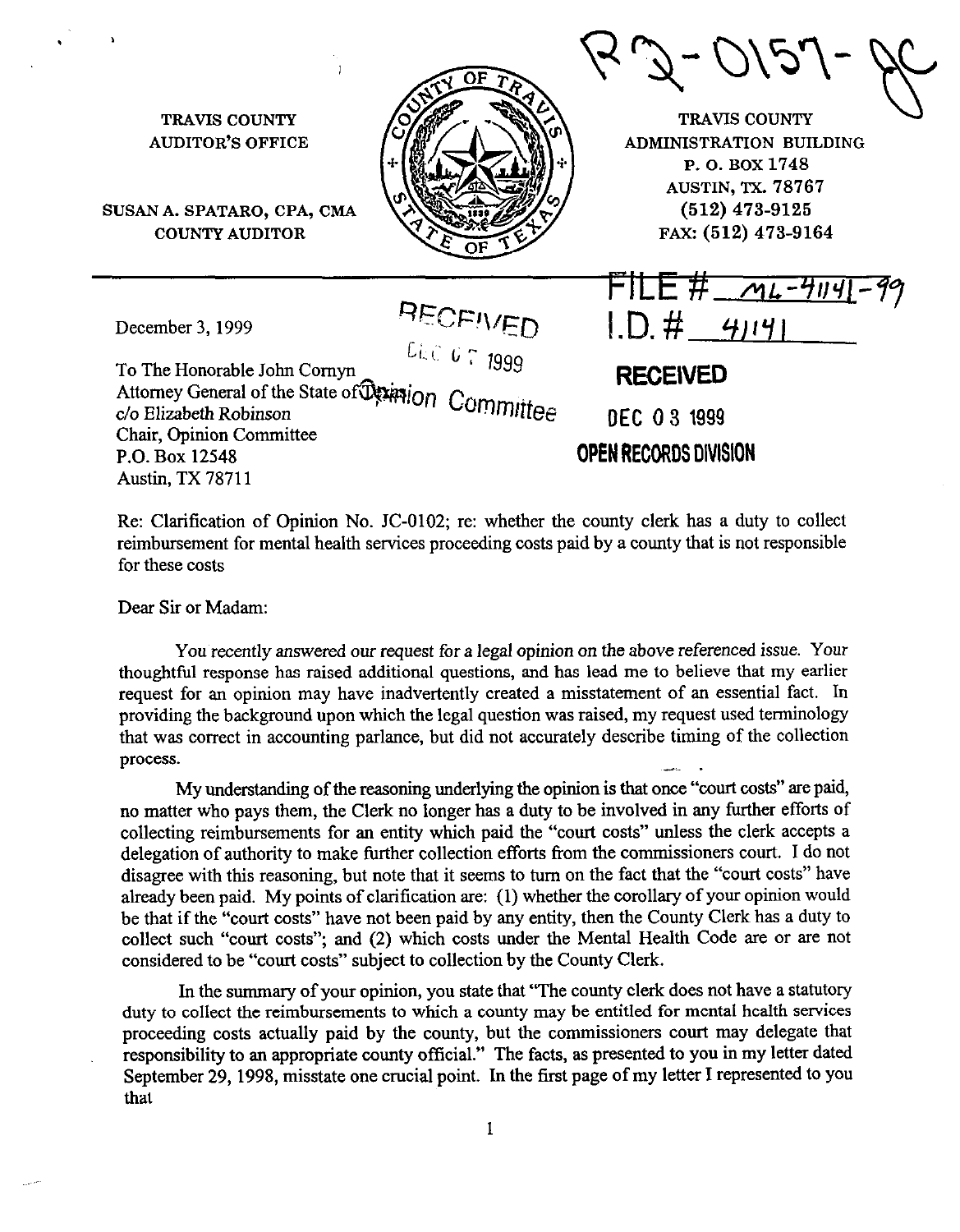"[Wlith each non-Travis County application for involuntary mental health services that is heard by Travis County Probate Court No. 1, Travis County uses resources and forwards funds to pay for the required application fee under Government Code 5118.052, and other costs such as attorney's fees, physician examination fees, compensation of court-appointed personnel, transportation expenses, and prosecutor's fees."

By this description, we attempted to explain that the county pays the overhead costs of running the court. County coffers provide justice infrastructure to bring cases to conclusion. Only at the conclusion of a case can the judge determine the services rendered and order payment of the costs. While the original description accurately states an accountant's view of the transaction, it creates the mistaken belief that some entity affiliated with Travis County was tendering these "court costs."

Travis County does not pay (or make a corresponding accounting entry on its books) the "court costs," but relies on an oral or written representation by a "responsible county" that "court costs" will be paid upon receipt of a Clerk's cost bill. Travis County provides the court services necessary to the commitment process and the corresponding accounting entry shows a liability (or accounts receivable) for the costs. Enclosed is a copy of a written request to hear a case and a promise to pay "court costs."

The significance of the misstatement is that "reimbursement" is not the real issue in this matter and probably not the appropriate terminology in regard to my original request. Travis County is seeking to recover "court costs" from those counties who have accepted their responsibility to bear the "court costs" set forth in the Mental Health Code and under other applicable law. These counties are utilizing Travis County resources in the mental health commitment process and have agreed to pay "court costs." These counties are unwilling to pay these "court costs" without a Clerk's cost bill. Reimbursement in this context may be a misnomer. Thus, does the County Clerk have a statutory duty to collect moneys to which a county may be entitled for mental health services proceeding costs if they have not been paid by the county?

The second part of your opinion that raised an additional question is the comment that . . . "the reimbursements are not "court costs," which the county clerk as clerk of the probate court may otherwise have a duty to collect from the responsible county." Our local probate judge believes all of the costs enumerated under \$571.018 of the Mental Health Code are court costs because they are designated as such in other parts of the Mental Health Code. See TEX. HEALTH & SAFETY CODE ANN. \$571.018 (Vernon Supp. 1999). The services enumerated under \$571.018 are the very ones for which Travis County is performing and not getting paid.

While \$571,018 does not specifically use the phrase "court costs" when discussing which county is responsible for costs that are incurred, there are references in 5571.018(b) to other sections of the Mental Health Code which suggest that the Legislature considered these costs as "court costs." For example §571.018(c)(3) refers the reader to §571.017 which says that if the court orders the payment of reasonable compensation to attorneys, physicians, language interpreters, sign interpreters, and masters, that compensation should be taxed as costs in the case. See TEX. HEALTH & SAFETY CODE ANN. \$\$571.018(c)(3) & 571.017 (Vernon Supp. 1999). It has always been my understanding (and I believe it is a common one) that costs of a case that are taxed are one and the same as "court costs." Likewise, 5571.018(c)(S) refers the reader to 5574.031(j) which specifically